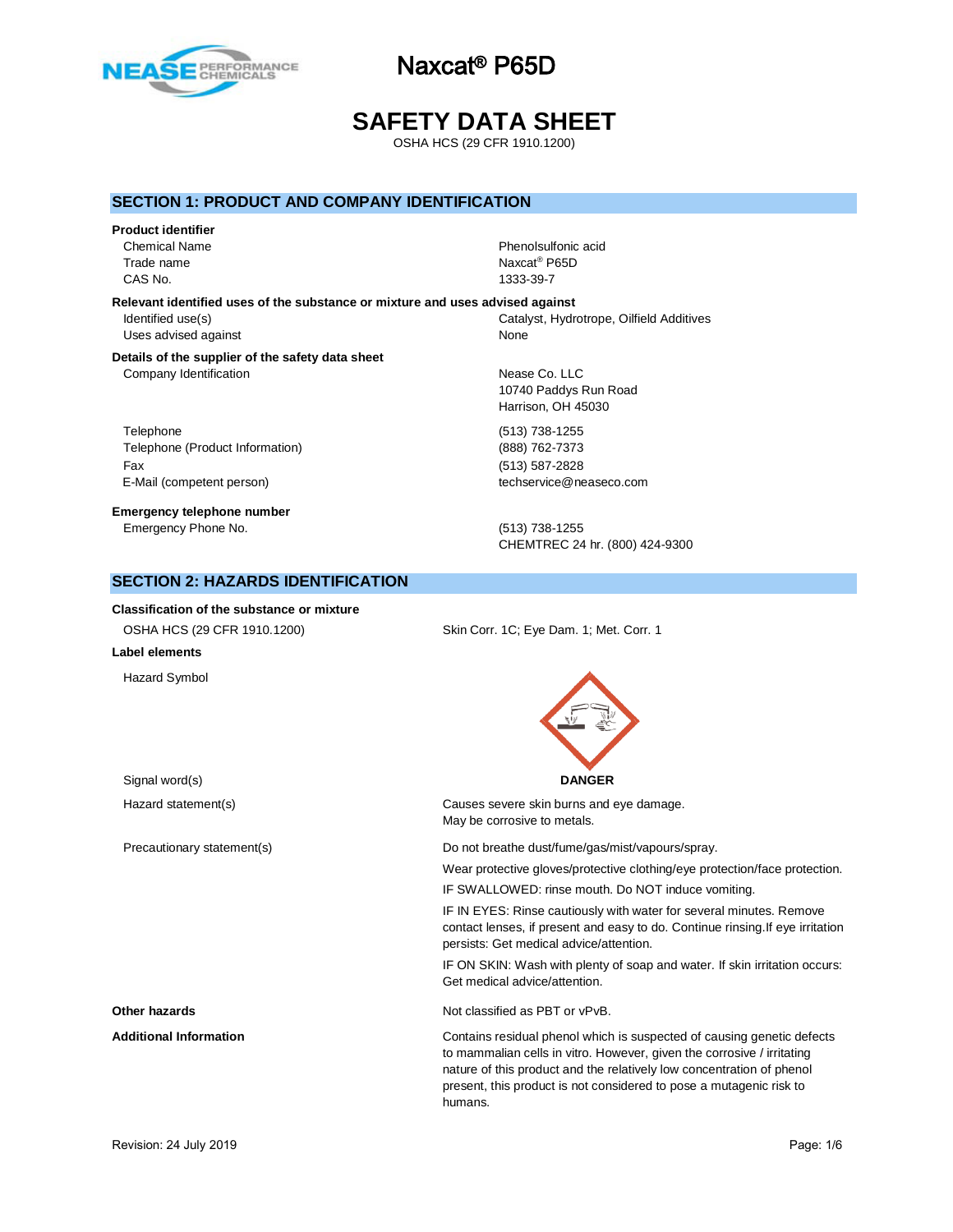

# **SECTION 3: COMPOSITION/INFORMATION ON INGREDIENTS**

| Hazardous ingredient(s) | $%$ W/W | CAS No.   | Hazard statement(s)                      |
|-------------------------|---------|-----------|------------------------------------------|
| Phenolsulfonic acid     | 60-70%  | 1333-39-7 | May be corrosive to metals.              |
|                         |         |           | Causes severe skin burns and eye damage. |
| Sulfuric acid           | $<$ 3%  | 7664-93-9 | Causes severe skin burns and eye damage. |
| Water                   | 25-40%  | 7732-18-5 | Not applicable                           |

**Additional Information -** Substances in the product which may present a health or environmental hazard, or which have been assigned occupational exposure limits, are detailed below.

- Phenol (CAS No. 108-95-2) <2%

## **SECTION 4: FIRST AID MEASURES**



#### **Description of first aid measures**

| Inhalation                                                                    | Remove to fresh air and keep at rest in a position comfortable for breathing.<br>If breathing is laboured, administer oxygen. If symptoms occur obtain<br>medical attention. |
|-------------------------------------------------------------------------------|------------------------------------------------------------------------------------------------------------------------------------------------------------------------------|
| <b>Skin Contact</b>                                                           | Wash affected skin with plenty of water. Remove contaminated clothing<br>immediately.                                                                                        |
| Eye Contact                                                                   | Immediately flush eyes for at least 15 minutes. Remove contact lenses, if<br>present and easy to do. Continue rinsing. Get medical advice/attention.                         |
| Ingestion                                                                     | Call a physician (or poison control centre immediately). Do not give anything<br>by mouth to an unconscious person.                                                          |
| Most important symptoms and effects, both<br>acute and delayed                | None                                                                                                                                                                         |
| Indication of any immediate medical attention<br>and special treatment needed | None                                                                                                                                                                         |

## **SECTION 5: FIRE-FIGHTING MEASURES**

| <b>Extinguishing media</b>                                       |                                                                                                          |
|------------------------------------------------------------------|----------------------------------------------------------------------------------------------------------|
| -Suitable Extinguishing Media<br>-Unsuitable Extinguishing Media | Extinguish with waterspray, dry chemical, sand or carbon dioxide.<br>None anticipated.                   |
| Special hazards arising from the substance or<br>mixture         | None anticipated.                                                                                        |
| <b>Advice for fire-fighters</b>                                  | Fire fighters should wear complete protective clothing including self-<br>contained breathing apparatus. |

# **SECTION 6: ACCIDENTAL RELEASE MEASURES**

| Personal precautions, protective equipment<br>and emergency procedures | Put on protective equipment before entering danger area.                                                                                                                                                         |
|------------------------------------------------------------------------|------------------------------------------------------------------------------------------------------------------------------------------------------------------------------------------------------------------|
| <b>Environmental precautions</b>                                       | None anticipated.                                                                                                                                                                                                |
| Methods and material for containment and<br>cleaning up                | Contain spillages with sand, earth or any suitable adsorbent material.<br>Transfer to a container for disposal or recovery. Wash the spillage area with<br>water. If possible prevent water running into sewers. |
| Reference to other sections<br><b>Additional Information</b>           | None<br>None                                                                                                                                                                                                     |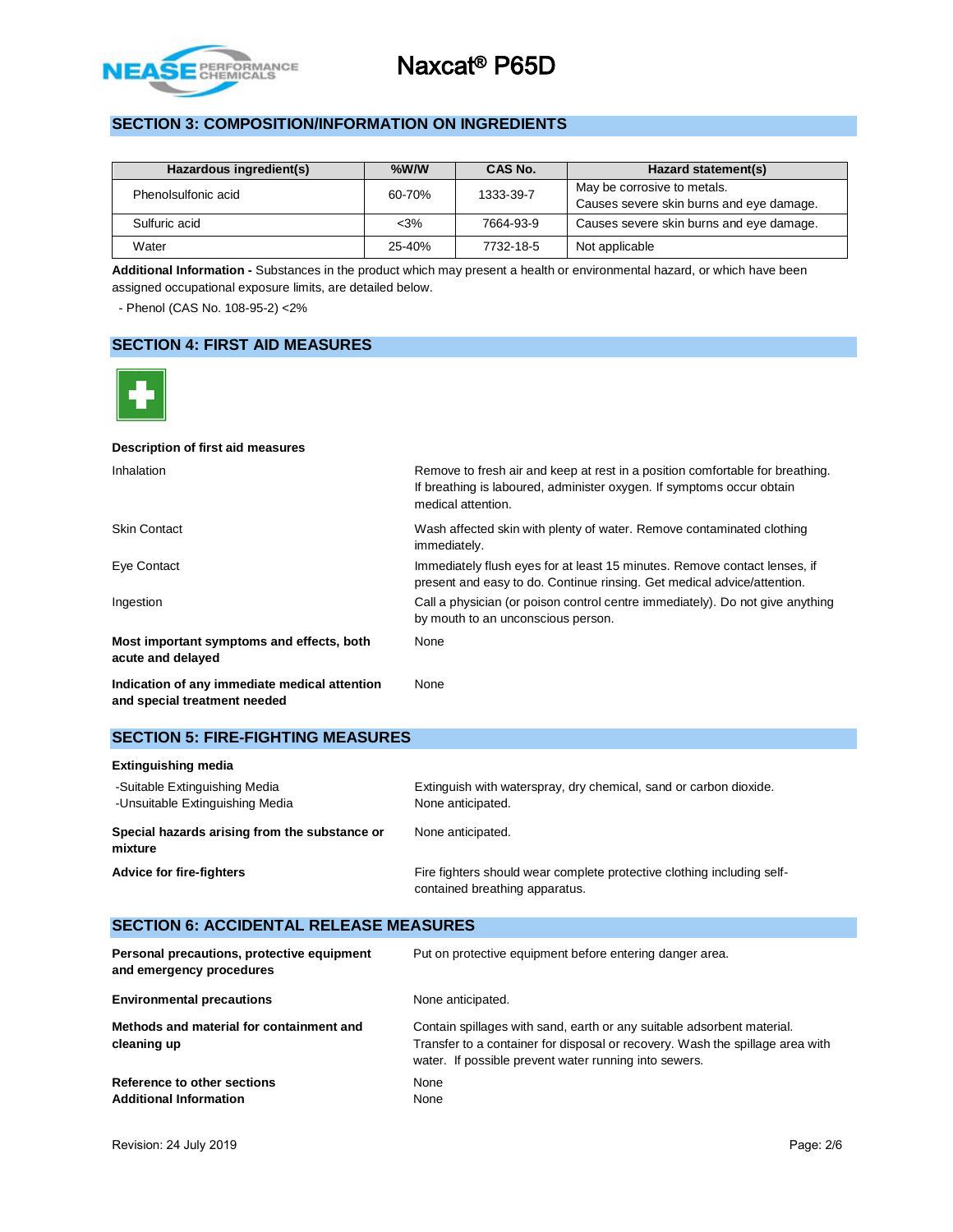

## **SECTION 7: HANDLING AND STORAGE**

| Precautions for safe handling                                | Do not get in eyes, on skin, or on clothing. |
|--------------------------------------------------------------|----------------------------------------------|
| Conditions for safe storage, including any incompatibilities |                                              |

| -Storage Temperature    | Store at room temperature.                                                                                      |
|-------------------------|-----------------------------------------------------------------------------------------------------------------|
| -Incompatible materials | Attacks many materials and clothing. Keep away from oxidising agents.<br>Keep container tightly closed and dry. |
| Specific end use(s)     | Catalyst, Hydrotrope, Oilfield Additives                                                                        |

## **SECTION 8: EXPOSURE CONTROLS/PERSONAL PROTECTION**

#### **Control parameters**

#### **Occupational exposure limits**

|           | LTEL               |                          | <b>STEL</b>   |             |                      |
|-----------|--------------------|--------------------------|---------------|-------------|----------------------|
| CAS No.   | PEL (OSHA)         | <b>TLV (ACGIH)</b>       | PEL (OSHA)    | TLV (ACGIH) | Note:                |
| 7664-93-9 | mq/m <sup>3</sup>  | $0.2 \text{ mg/m}^3$ (T) | $\cdots$      | $---$       | 'T)Thoracic fraction |
| 108-95-2  | $5.0$ ppm $\wedge$ | $5.0^{\circ}$            | $\frac{1}{2}$ | $- - - -$   | ^Skin                |
|           |                    |                          |               |             |                      |

LTEL: Long Term Exposure Limit; STEL: Short Term Exposure Limit

#### Recommended monitoring method<br>
NIOSH 5043; NIOSH 2546

**Exposure controls**

Appropriate engineering controls **Appropriate engineering controls Local exhaust required.** 

#### **Personal protection equipment**

Eye/face protection The following to be used as necessary:Goggles giving complete





Skin protection (Hand protection/ Other) The following to be used as necessary:Gloves (Neoprene or Natural rubber). Chemical protection suit. Wear safety or chemical resistant shoes or boots. Check with protective equipment manufacturer's data.



Respiratory protection **No personal respiratory protective equipment normally required.** 



Thermal hazards Use gloves with insulation for thermal protection, when needed.

**Environmental Exposure Controls Exposure Controls Do not allow to enter drains, sewers or watercourses.** 

protection to eyes. Full face shield.

#### **SECTION 9: PHYSICAL AND CHEMICAL PROPERTIES**

**Information on basic physical and chemical properties**

Appearance Liquid Colour Reddish/ Brown Odour **Slight Phenolic Odour** Superintendic Odour Slight Phenolic Odour Odour Threshold (ppm) Not available. pH (Value) <1.0 Melting Point (°C) / Freezing Point (°C) Not available Boiling point/boiling range (°C): 270 (518°F) Flash Point (°C)  $>92 \text{ °C}$  (>198°F)

Revision: 24 July 2019 **Page: 3/6** Page: 3/6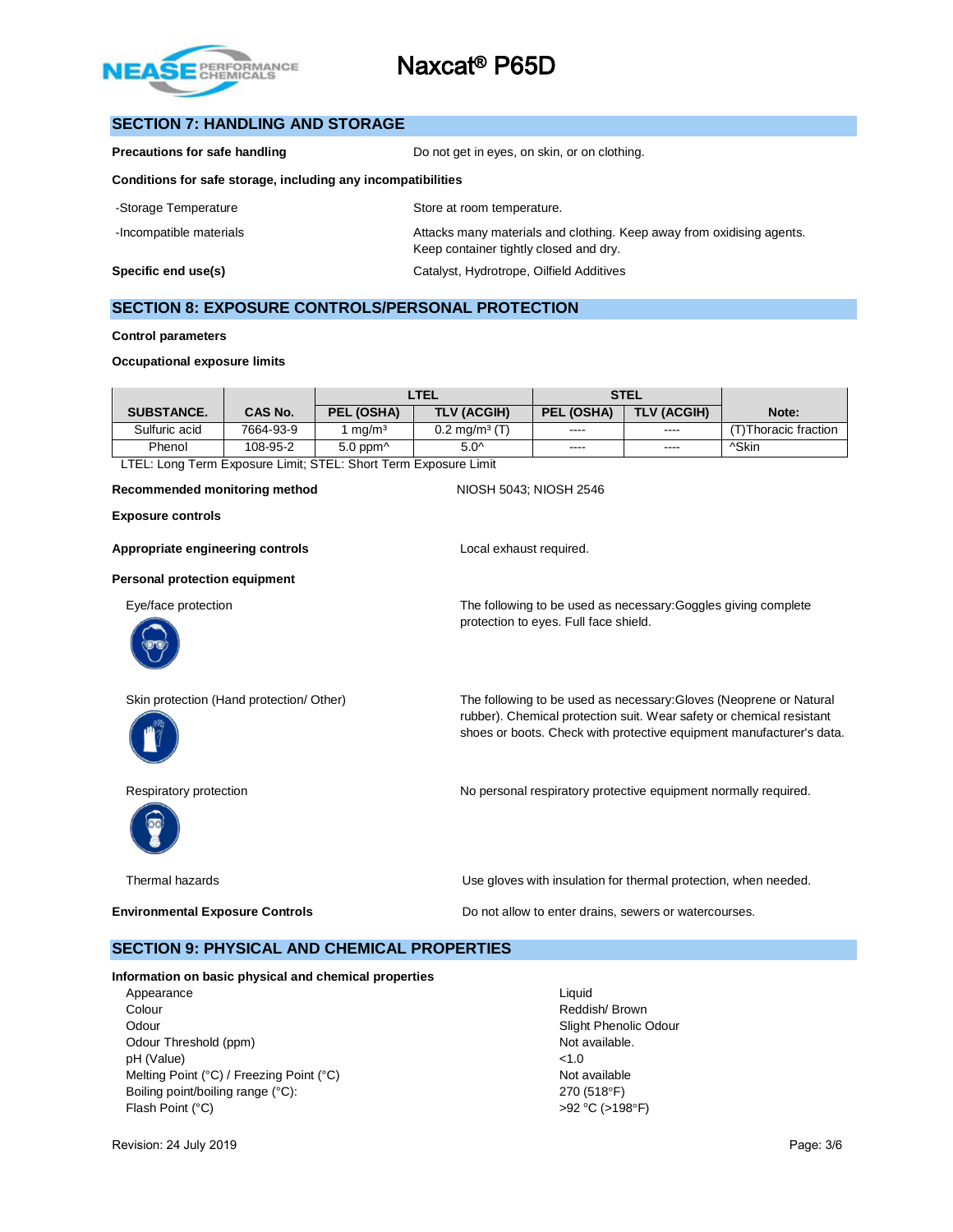

Evaporation rate <1 Flammability (solid, gas) Not applicable. Explosive limit ranges **Not available.** And the set of available. Vapour Pressure (Pascal) 0.357 @ 68°F (phenol) Vapour Density (Air=1)  $>1$ Density  $(g/m)$  1.35  $@ 77^{\circ}F$ Solubility (Water) **100%** at 77°F Solubility (Other) Not available. Partition Coefficient (n-Octanol/water) Not available. Auto Ignition Temperature (°C) and a variable. Decomposition Temperature (°C) Not available. Kinematic Viscosity (cSt) @ 40°C Not available. Explosive properties **Not explosive.** Not explosive. Oxidising properties Not oxidising.

**Other information Other information Other information** 

# **SECTION 10: STABILITY AND REACTIVITY Reactivity Reactivity Reactivity Stable under normal conditions. Chemical stability** Stable. **Possibility of hazardous reactions None anticipated.** None anticipated. **Conditions to avoid Incompatible materials. Conditions to avoid Incompatible materials Incompatible materials Reacts with strong alkalis.** Avoid contact with bleach or other hypochlorites. May cause exothermic polymerization of furan resins. Generates heat of solution when dissolved in water and alcohols. **Hazardous Decomposition Product(s)** Carbon monoxide, Carbon dioxide, Sulphur oxides, Acrid

smoke

## **SECTION 11: TOXICOLOGICAL INFORMATION**

**Exposure routes:** Inhalation**,** Skin Contact**,** Eye Contact

**Substances in preparations / mixtures**

Phenolsulfonic acid (CAS No. 1333-39-7) (By analogy with similar materials)

| <b>Acute toxicity</b>         | Oral: LD50 $> 1104$ mg/kg-bw<br>Dermal: LD50 > 2 q/kg-bw<br>Inhalation: $LC50 > 100$ mg= saturated (Vapor), 8 hour, rat |
|-------------------------------|-------------------------------------------------------------------------------------------------------------------------|
| <b>Irritation/Corrosivity</b> | corrosive                                                                                                               |
| <b>Sensitization</b>          | It is not a skin sensitizer.                                                                                            |
| Repeated dose toxicity)       | $NOAEL:$ > 500 mg/kg bw/day (28 days/week, oral, rat)                                                                   |
| Carcinogenicity               | It is unlikely to present a carcinogenic hazard to man. This is based<br>on information currently available.            |

| NTD<br>. | <b>IARC</b> | <b>ACGIH</b> | <b>OSHA</b> | <b>NIOSH</b> |
|----------|-------------|--------------|-------------|--------------|
| No.      | NO.         | No.          | No.         | No.          |

Sulfuric acid (CAS No. 7664-93-9)

**Mutagenicity** There is no evidence of mutagenic potential. Residual phenol in this formulation is not expected to present a mutagenic risk given the corrosive / irritating nature of this product.

**Toxicity for reproduction** No effects to the reproductive system.

**Acute toxicity Acute toxicity Crack Constant Constant Crack Crack Crack Crack Crack Crack Crack Crack Crack Crack Crack Crack Crack Crack Crack Crack Crack Crack Crack Crack Crack Crack Crack Crack Crack Crack Crack C** Dermal: Not available. Inhalation:  $LC50 = 0.37 - 0.42$  mg/l (rat)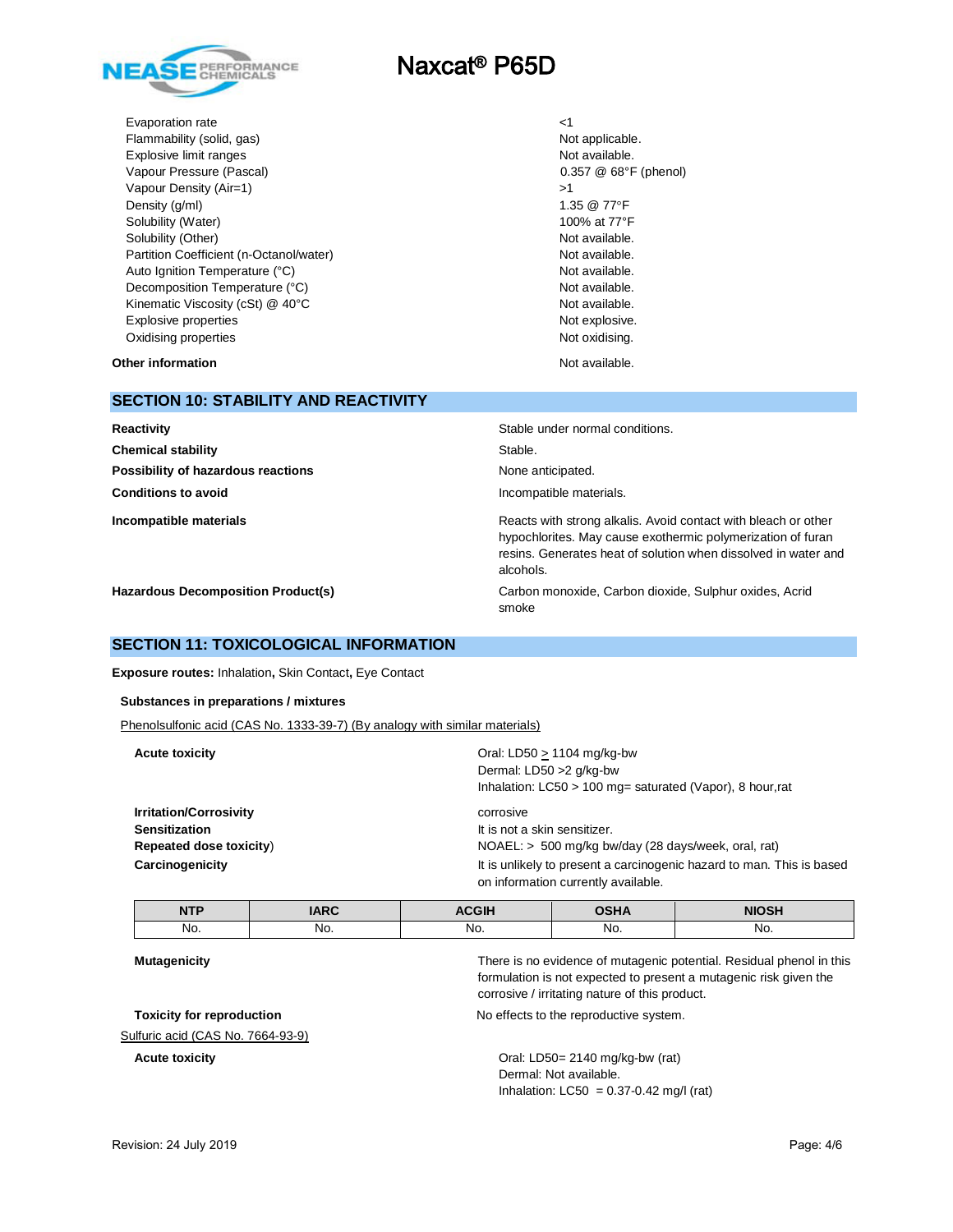

# **Repeated dose toxicity** Not available.

**Irritation/Corrosivity Corrosivity** Corrosive (Skin and Eyes) **Sensitization** Skin sensitisation has been reported in humans.

| Carcinogenicity |         |              | NOAEL (rat): $\geq$ 240 mg/kg (Fischer 344)  |              |
|-----------------|---------|--------------|----------------------------------------------|--------------|
| <b>NTP</b>      | IARC    | <b>ACGIH</b> | <b>OSHA</b>                                  | <b>NIOSH</b> |
| ∟isted          | Group 1 | Group 2A     | No.                                          | No.          |
| Mutagenicity    |         |              | There is no evidence of mutagenic potential. |              |

**Toxicity for reproduction NOAEL:** 20 mg/m<sup>3</sup> (rabbit) (New Zealand White) NOEL: 20 mg/m³ (rabbit) (New Zealand White)

# **SECTION 12: ECOLOGICAL INFORMATION**

| Phenolsulfonic acid (CAS No. 1333-39-7) (By analogy with similar materials)                                                |                                                                                                                                                                         |
|----------------------------------------------------------------------------------------------------------------------------|-------------------------------------------------------------------------------------------------------------------------------------------------------------------------|
| Short term                                                                                                                 | LC50 (96 hour): >500 mg/L (Leuciscus idus melanotus)<br>EC50 (48 hour): >103 mg/l (Daphnia magna, mobility)<br>EC50 (96 hour): 70 mg/l (Pseudokirchnerella subcapitata) |
| Long Term                                                                                                                  | Not available                                                                                                                                                           |
| Persistence and degradability                                                                                              | According to OECD criteria the product is not readily biodegradable but<br>inherently biodegradable.                                                                    |
| <b>Bioaccumulative potential</b><br>Mobility in soil<br><b>Results of PBT and vPvB assessment</b><br>Other adverse effects | The substance has no potential for bioaccumulation.<br>Not available.<br>Not classified as PBT or vPvB.<br>None known.                                                  |

## **SECTION 13: DISPOSAL CONSIDERATIONS**

Disposal should be in accordance with local, state or national legislation. Consult an accredited waste disposal contractor or the local authority for advice.

Additional Information **None known.** None known.

## **SECTION 14: TRANSPORT INFORMATION**

|                              | <b>Land transport</b><br>(U.S. DOT)                                                 | Sea transport<br>(IMDG)                                                               | Air transport<br>(ICAO/IATA)<br>2586<br><b>ARYLSULPHONIC</b><br>ACIDS, LIQUID<br>with not more than 5%<br>free sulphuric acid |  |
|------------------------------|-------------------------------------------------------------------------------------|---------------------------------------------------------------------------------------|-------------------------------------------------------------------------------------------------------------------------------|--|
| UN number                    | 2586                                                                                | 2586                                                                                  |                                                                                                                               |  |
| <b>Proper Shipping Name</b>  | ARYLSULFONIC ACIDS,<br><b>LIQUID</b><br>with not more than 5%<br>free sulfuric acid | ARYLSULPHONIC ACIDS,<br><b>LIQUID</b><br>with not more than 5% free<br>sulphuric acid |                                                                                                                               |  |
| Transport hazard class(es)   | 8                                                                                   | 8                                                                                     | 8                                                                                                                             |  |
| Packing group                | Ш                                                                                   | Ш                                                                                     | Ш                                                                                                                             |  |
| Hazard label(s)              | Corrosive                                                                           | Corrosive                                                                             | Corrosive                                                                                                                     |  |
| <b>Environmental hazards</b> | No                                                                                  | No.                                                                                   | No.                                                                                                                           |  |
| Special precautions for user | None known.                                                                         | None known.                                                                           | None known.                                                                                                                   |  |

**Transport in bulk according to Annex II of MARPOL73/78 and the IBC Code:** Not established.

#### **SECTION 15: REGULATORY INFORMATION**

**Safety, health and environmental regulations/legislation specific for the substance or mixture:**

**TSCA (Toxic Substance Control Act) -** Inventory Status**: On active TSCA list Canada Domestic Substance List (DSL)** – Listed